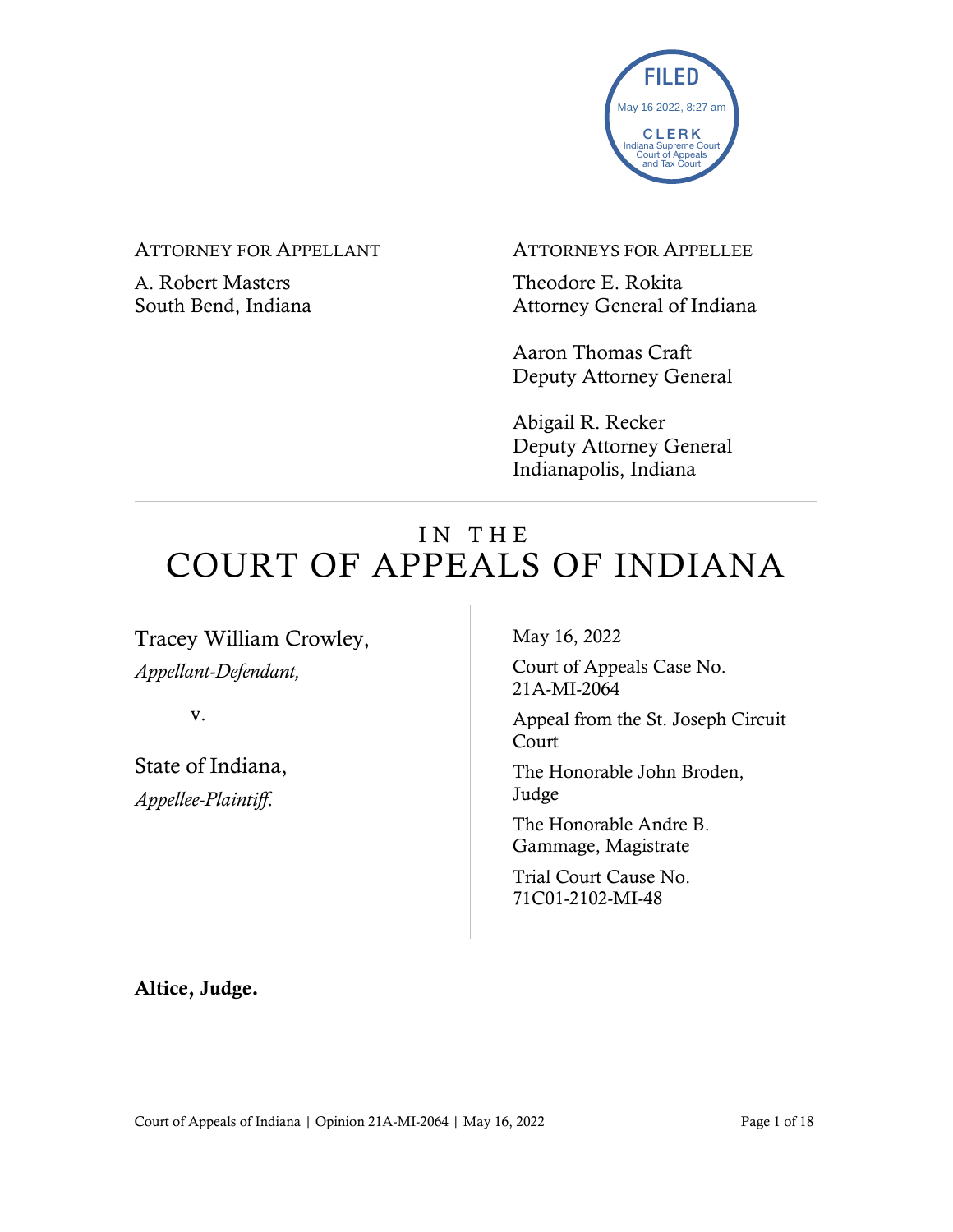### Case Summary

- [1] Tracey William Crowley, who was previously convicted in Michigan of a felony sexual offense and registered in Indiana as a sex offender when he moved to Indiana in 2004, appeals the trial court's denial of his petition for removal from Indiana's Sex and Violent Offender Registry. Crowley asserts that Indiana's registration laws as applied to him violate Indiana's ex post facto clause because a registry did not exist at the time of his conviction, either in Indiana or Michigan, and because the requirement that new residents to Indiana who have an out-of-state registration requirement must register with law enforcement upon arrival did not exist when he moved to Indiana.<sup>[1](#page-1-0)</sup>
- [2] We affirm.

## Facts & Procedural History

[3] In 1988, when Crowley was twenty years old, he was convicted in Michigan of third-degree criminal sexual conduct, a felony. This offense is defined as sexual penetration between an adult and a person at least thirteen but under sixteen years of age accomplished by force or coercion. Mich. Comp. Laws § 750.520d(1)(b); *Appendix* at 17. Crowley was sentenced in October 1988 to the

<span id="page-1-0"></span> $<sup>1</sup>$  The State suggests that we should find that Crowley waived his argument regarding the requirement that</sup> those with an out-of-state registration requirement must register upon moving here because he did not raise it in his petition. Because the matter was presented and argued at the hearing, the trial court had the opportunity to consider it, and we decline to find that it was waived.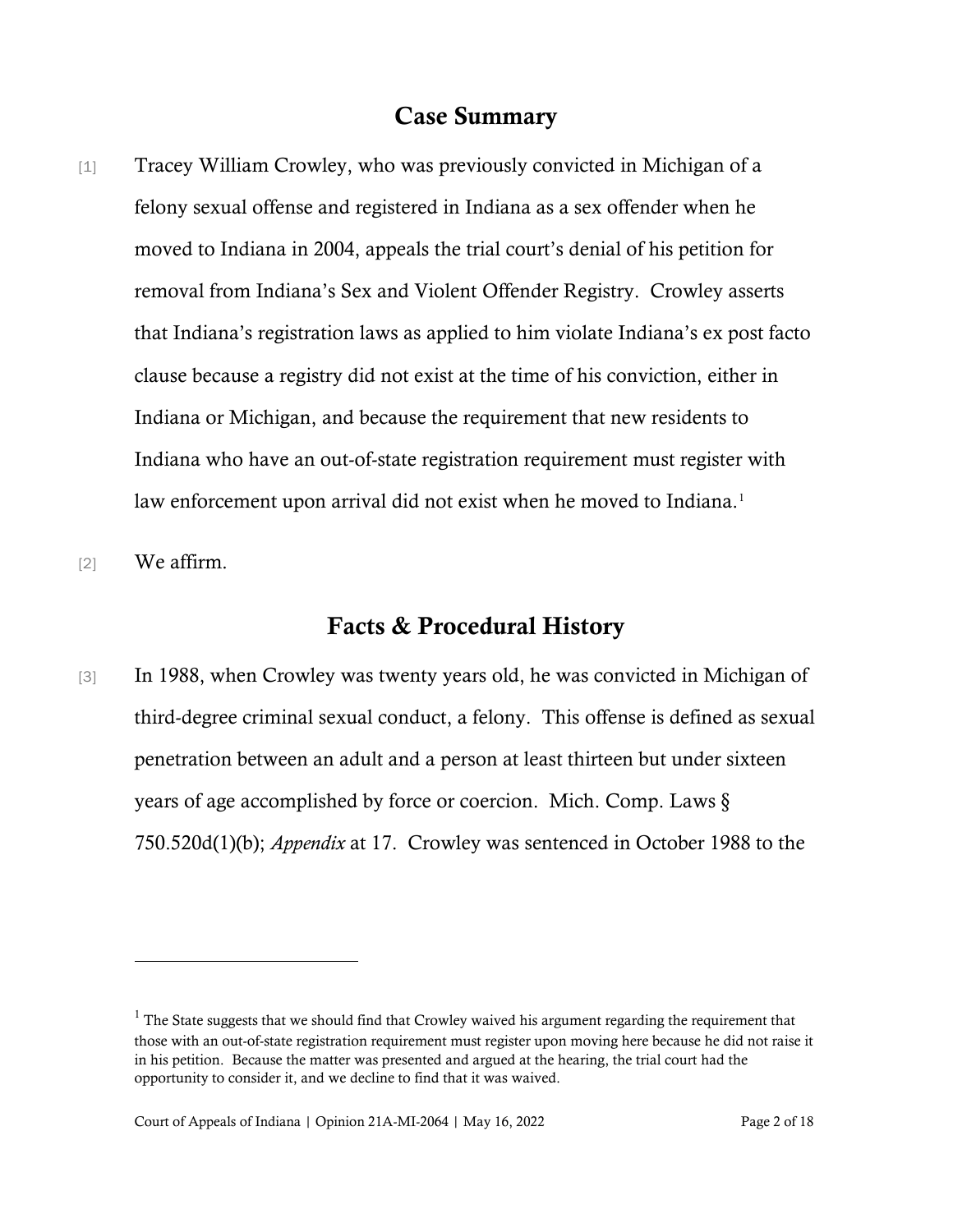State Prison of Southern Michigan for a period of between fifteen and thirty years, with credit for 154 days served.

- [4] At the time of his conviction, neither Indiana nor Michigan had established a sex offender registry. Six years later, in 1994, both Indiana and Michigan enacted laws requiring persons convicted of certain sex crimes to register as sex offenders with local law enforcement. *See* Ind. Code chap. 11-8-8 (originally codified as Ind. Code chap. 5-2-12); M.C.L. § 28.721 et seq. [2](#page-2-0)
- [5] Indiana's Sex Offender Registry Act (SORA or the Act) has since been amended many times, including to expand what constitutes a qualifying offense and imposing more requirements on the registrants.<sup>[3](#page-2-1)</sup> Originally, the Act did not require sex offenders convicted in another jurisdiction prior to the Act's June 30, 1994 effective date to register. In 2001, Indiana extended the Act to require those persons convicted in another jurisdiction of a crime "substantially equivalent" to a sex crime in Indiana to register in Indiana. *See* I.C § 5-2-12-4 (later codified as I.C.  $\S$  11-8-8-4.5, -5 and now at Ind. Code  $\S$  1-1-2-4(b)).
- [6] Most relevant for our purposes, SORA was amended in 2006 to define a sex offender to include "a person who is required to register as a sex offender in any

<span id="page-2-0"></span> $2$  Michigan's act applied to individuals who committed an offense after October 1, 1995, or who were incarcerated or on parole or probation as of that date. M.C.L. § 28.723. The record does not reflect when Crowley was released from prison or parole but he does not challenge that he was required to register in Michigan.

<span id="page-2-1"></span> $3$  One of the qualifying offenses triggering registration is rape, I.C. § 11-8-8-5(a)(8), or a substantially similar offense committed in another jurisdiction, I.C. § 1-1-2-4(b)(3). Crowley makes no argument that his crime is not a qualifying offense or that, absent an ex post facto violation, he was not required to register.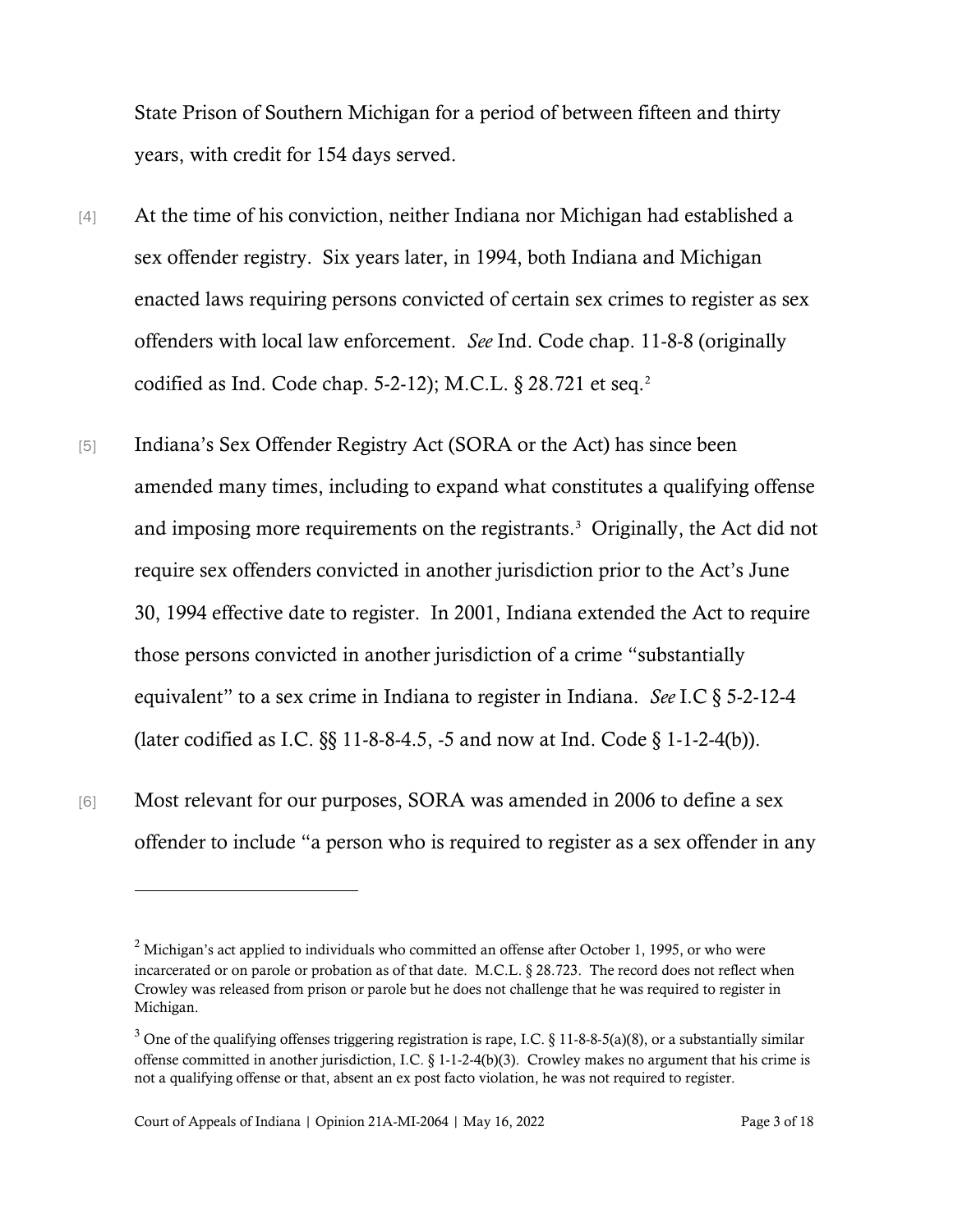jurisdiction[.]" I.C § 11-8-8-4.5(b)(1); *see also* I.C. § 11-8-8-5(b)(l) (same as to sex or violent offender). And in 2007 SORA was amended to provide that "a person who is required to register as a sex or violent offender in any jurisdiction shall register [in Indiana] for the period required by the other jurisdiction or the period described in this section, whichever is longer." I.C. § 11-8-8-19(f).

- [7] In 2004, Crowley moved to Indiana. Upon moving here, Crowley registered as a sex offender and has continued to do so since his arrival. [4](#page-3-0)
- [8] On February 4, 2021, Crowley filed his petition to be removed from the Sex and Violent Offender Registry (the Registry), arguing that the requirement that he register as a sex offender constitutes ex post facto punishment in violation of the Indiana Constitution because, at the time of his 1988 conviction, there was no registry requirement in either Michigan or Indiana. Crowley relied primarily on *Wallace v. State*, 905 N.E.2d 371 (Ind. 2009) and *Gonzalez v. State*, 980 N.E.2d 312 (Ind. 2013).
- [9] In *Wallace*, an offender who had pled guilty to child molesting in 1989 and completed his sentence and probation in 1992 – two years prior to the enactment of the Act in 1994 – argued that the Act as applied to him violated Indiana's ex post facto clause. The *Wallace* Court determined that, in

<span id="page-3-0"></span><sup>4</sup> Presumably, Crowley registered under SORA's "substantial equivalency provision." I.C. § 1-1-2-4(b).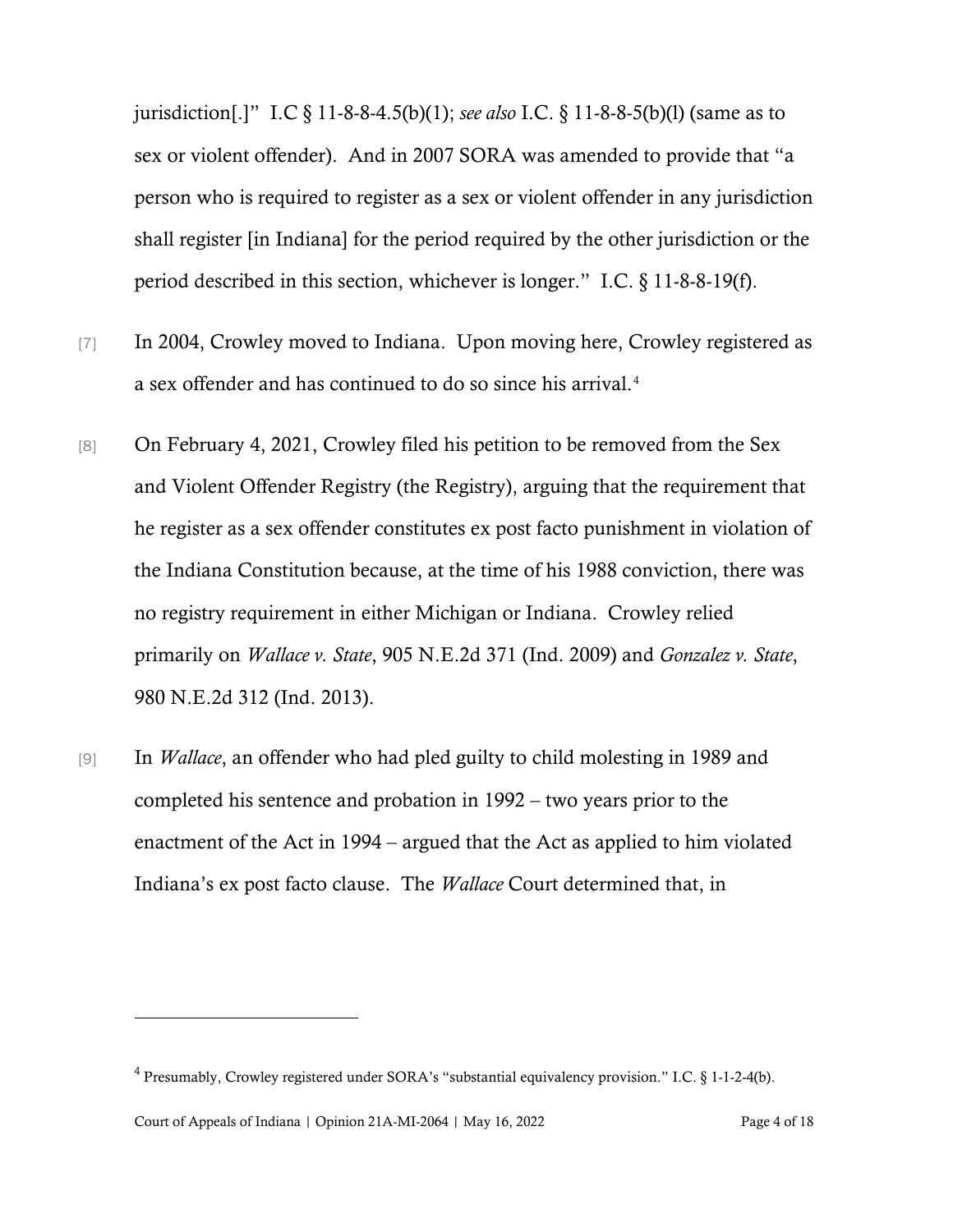evaluating ex post facto claims under the Indiana Constitution, courts should apply what is known as the "intent-effects test":

Under this test the court must first determine whether the legislature meant the statute to establish civil proceedings. If the intention of the legislature was to impose punishment, then that ends the inquiry, because punishment results. If however the court concludes the legislature intended a non-punitive, regulatory scheme, then the court must further examine whether the statutory scheme is so punitive in effect as to negate that intention thereby transforming what was intended as a civil, regulatory scheme into a criminal penalty.

905 N.E.2d at 378. In assessing whether a civil, regulatory statute was punitive

in effect, courts consider seven factors that are weighed against each other:

[1] Whether the sanction involves an affirmative disability or restraint, [2] whether it has historically been regarded as a punishment, [3] whether it comes into play only on a finding of scienter, [4] whether its operation will promote the traditional aims of punishment-retribution and deterrence, [5] whether the behavior to which it applies is already a crime, [6] whether an alternative purpose to which it may rationally be connected is assignable for it, and [7] whether it appears excessive in relation to the alternative purpose assigned.

*Id*. at 379. The *Wallace* Court, applying the factors of the intent-effects test, held that the application of Indiana's SORA to Wallace was punitive and violated Indiana's ex post facto clause.

[10] Four years later, the *Gonzalez* Court addressed the ex post facto claim of an offender whose registration requirement had increased from ten years to a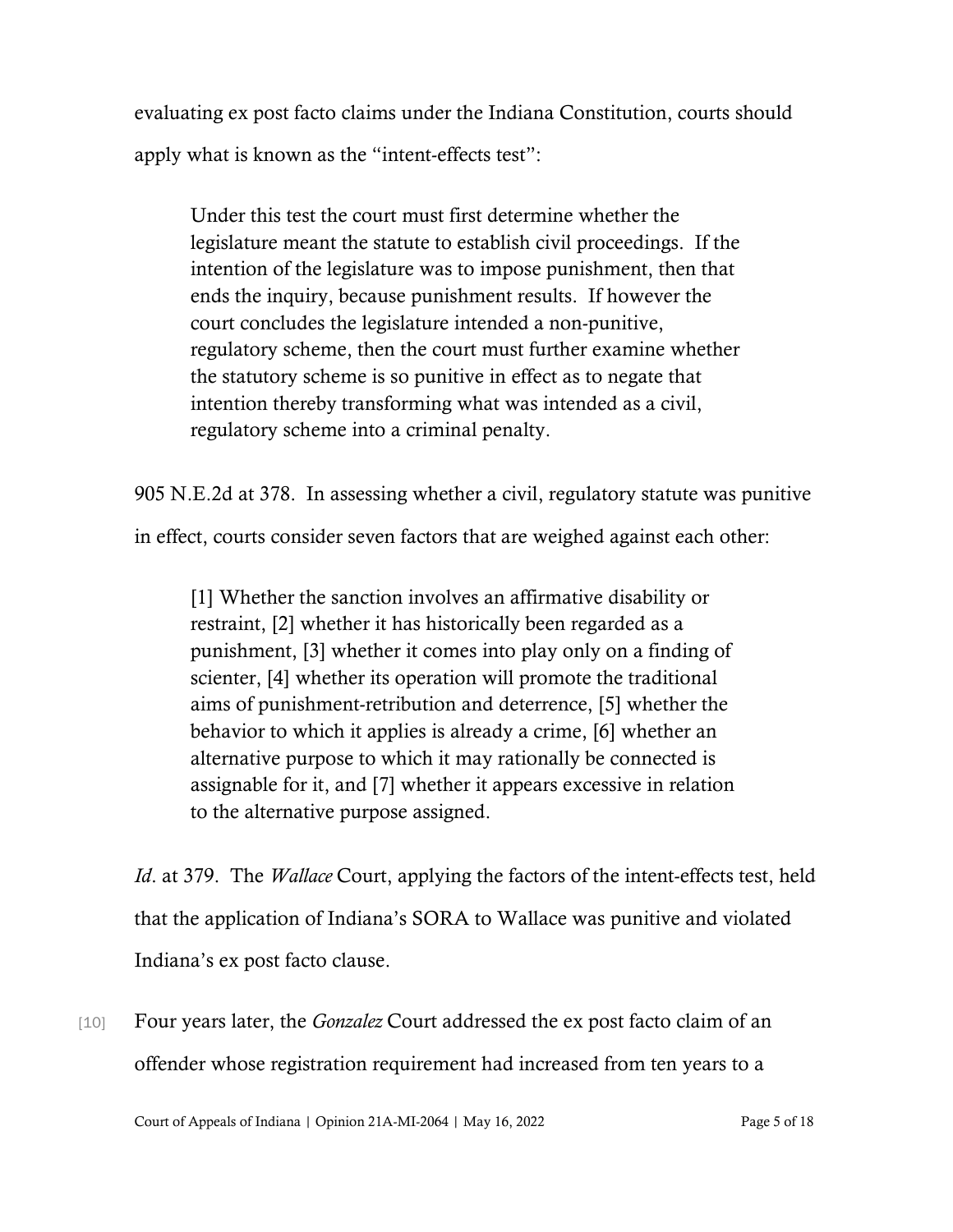lifetime requirement. At the time of Gonzalez's 1997 conviction, the Act required him to register for ten years, but during his ten-year registration period, the legislature amended the registration requirement to require one to register for life. The Court, applying the seven-factor intent-effects test, determined that retroactive application of the lifetime registration to Gonzalez was punitive and violated Indiana's ex post facto clause. 980 N.E.2d at 321.

- [11] Here, the State moved to dismiss or deny Crowley's petition for removal from the Registry arguing, among other things, that application of the relevant registration laws, and in particular the "other jurisdiction" requirement, to Crowley does not constitute ex post facto punishment. The State relied in large part on a pair of Indiana Supreme Court decisions, *Tyson v. State*, 51 N.E.3d 88 (Ind. 2016), and *State v. Zerbe*, 50 N.E.3d 368 (Ind. 2016), which challenged the retroactive application of the Act's 2006-07 "other jurisdiction" requirement that a person with an out-of-state registration requirement must register in Indiana upon arrival.
- [12] In *Tyson*, an offender with a 2002 Texas delinquency adjudication for aggravated sexual assault and indecency with a child moved to Indiana in 2009 and was required to register in Indiana, and in *Zerbe* an offender with a 1992 Michigan conviction for sexual conduct with a minor, who registered in Michigan in 1999 and moved to Indiana in 2012, was required to register in Indiana. The Courts in those cases concluded that the effect of registering in Indiana upon moving here was, effectively, maintaining an out-of-state registration and thus not punitive, regardless of when or where the registrable

Court of Appeals of Indiana | Opinion 21A-MI-2064 | May 16, 2022 Page 6 of 18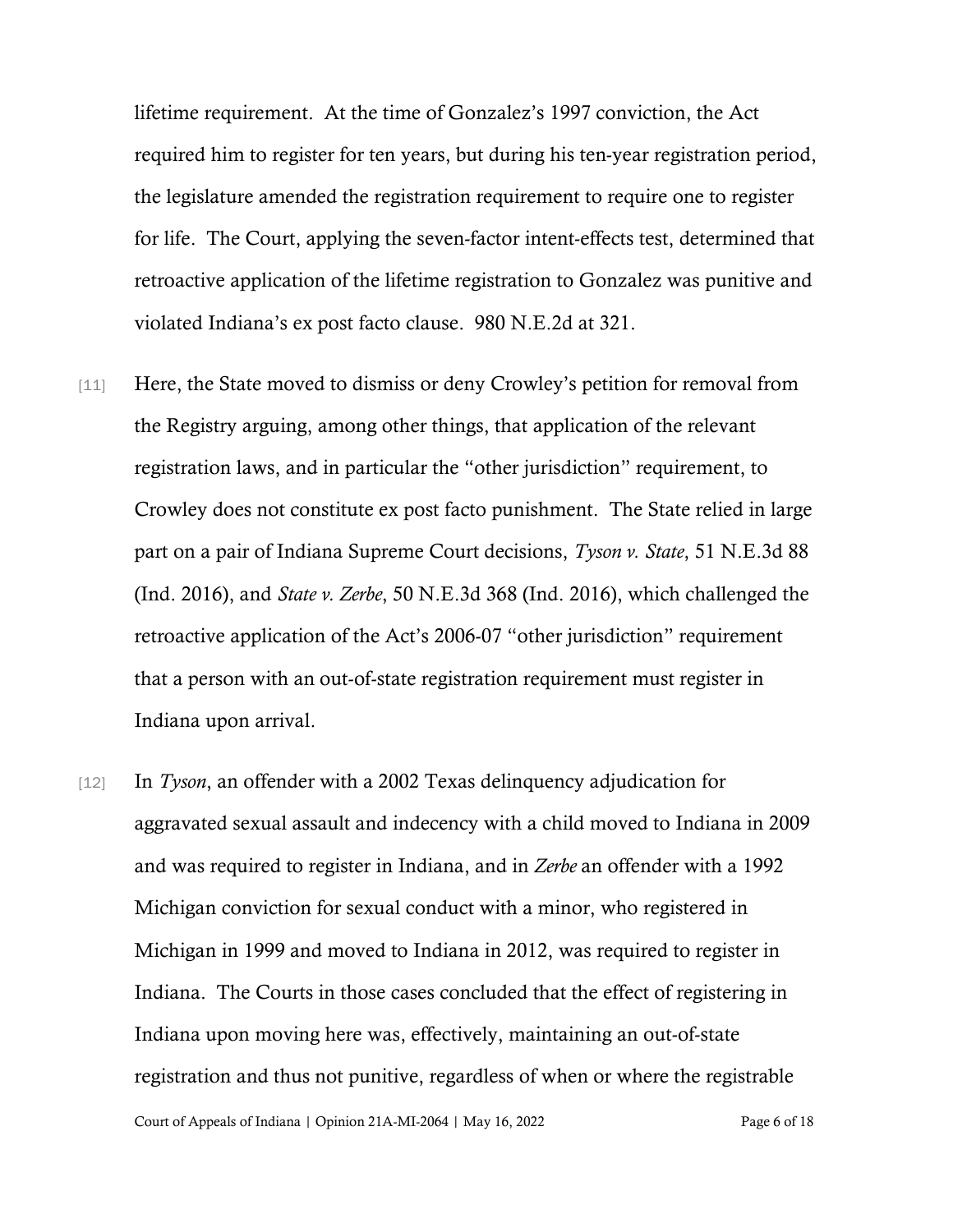crime had been committed. The *Zerbe* Court explained, "it is not Zerbe's crime that triggers his obligation to register as a sex offender in Indiana; rather it is his Michigan registry requirement that does so." 50 N.E.3d at 370.

- [13] Following a hearing, the trial court issued an order denying Crowley's petition for removal from the registry, finding that "the purpose of the lifetime registration . . . serves a regulatory purpose and is non-punitive" and the requirement "is not a violation of Indiana's ex post facto clause." *Appendix* at 5. The court issued a Memorandum of Law in further explanation of its decision. The court, citing to the other jurisdiction requirement of I.C. § 11-8-8-19(f), found that "Crowley was required to register as a sex offender for life in Michigan. He was, therefore, required to register for life in Indiana." *Id*. at 6. The court then applied the *Wallace* seven-part "intent-effects" test and determined that four of the seven factors point toward the effect of the registration requirement as applied to Crowley being non-punitive and not violative of the ex post facto clause.
- [14] Crowley now appeals. Additional facts will be provided as needed.

## Discussion & Decision

[1[5](#page-6-0)] Crowley's petition sought relief pursuant to Ind. Code  $\S 11-8-8-22$ , which, as is relevant here, permits one to seek removal from the registry "on a claim that the

<span id="page-6-0"></span><sup>&</sup>lt;sup>5</sup> I.C. § 11-8-8-22 governs petitions to remove designations or to register under less restrictive conditions. "A person to whom this section applies may petition a court to: (1) remove the person's designation as an offender; or (2) require the person to register under less restrictive conditions." I.C. § 11-8-8-22(c). "After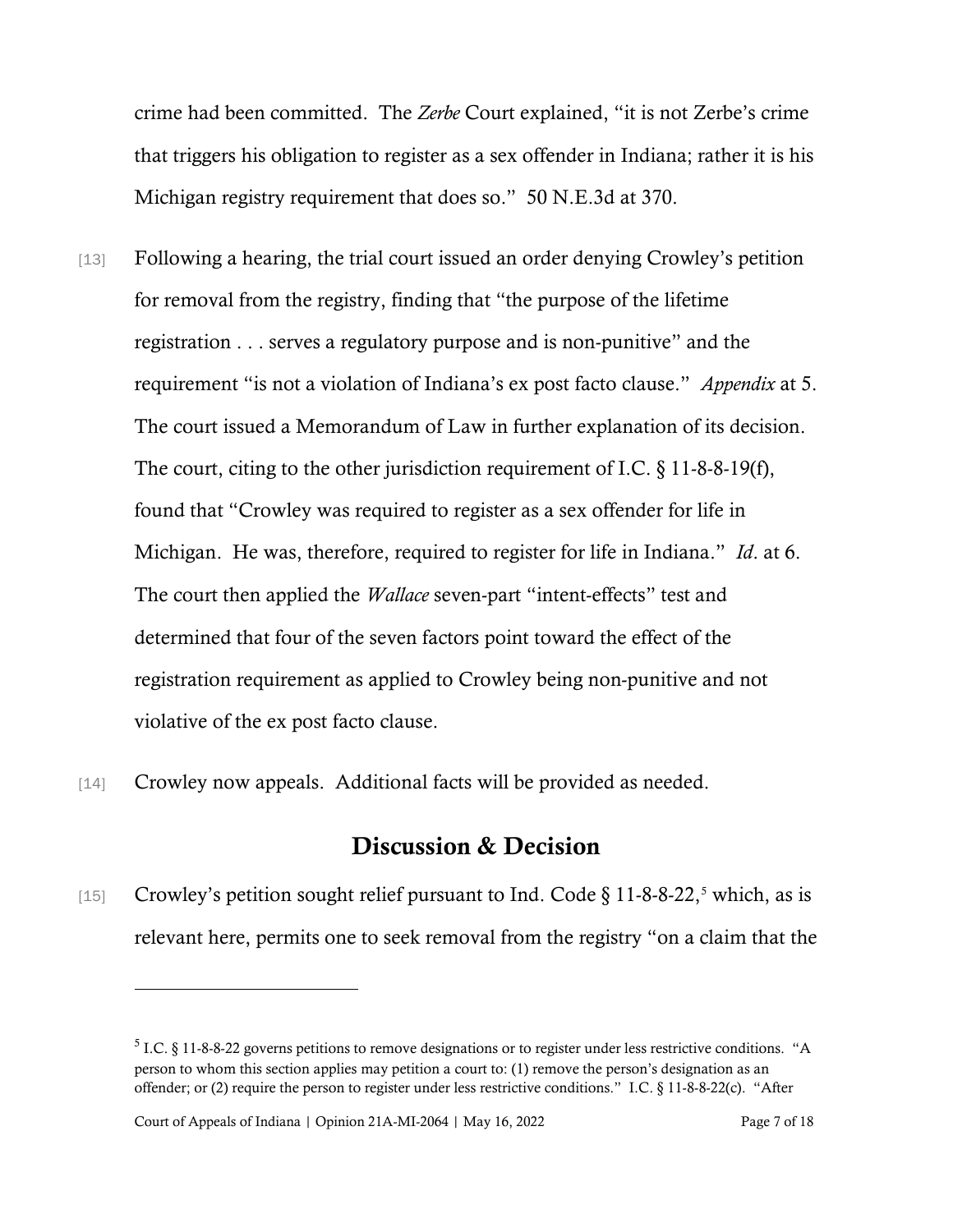application or registration requirements constitute ex post facto punishment." I.C. § 11-8-8-22(j). The petitioner has the burden of proof in a hearing under this section. I.C.  $\S 11-8-8-22(h)$ . When a petitioner claims that the registration requirement violates Indiana's ex post facto clause, as does Crowley here, this court gives no deference to the trial court's decision and instead reviews whether the registration requirement violates the ex post facto clause de novo. *Zerbe*, 50 N.E.3d at 369; *Tyson*, 51 N.E.3d at 90.

[16] Article 1, section 24 of the Indiana Constitution provides that "[n]o ex post facto law ... shall ever be passed." In general, the ex post facto clause prohibits laws that impose a punishment for an act that was not punishable at the time it was committed or imposes additional punishment to that then prescribed. *Lemmon v. Harris*, 949 N.E.2d 803, 809 (Ind. 2011); *Jensen v. State*, 905 N.E.2d 384, 389 (Ind. 2009). A law is ex post facto if it substantially disadvantages a defendant because it increases his punishment, changes the elements of or ultimate facts necessary to prove the offense, or deprives a defendant of some defense or lesser punishment that was available at the time of the crime. *Lemmon*, 949 N.E.2d at 809. "The underlying purpose of the Ex Post Facto Clause is to give effect to the fundamental principle that persons have a right to a fair warning of that conduct which will give rise to criminal penalties." *Wallace*, 905 N.E.2d at 377.

receiving a petition under this section, the court may: (1) summarily dismiss the petition; or (2) give notice to [various entities] and set the matter for hearing." I.C. § 11-8-8-22(d).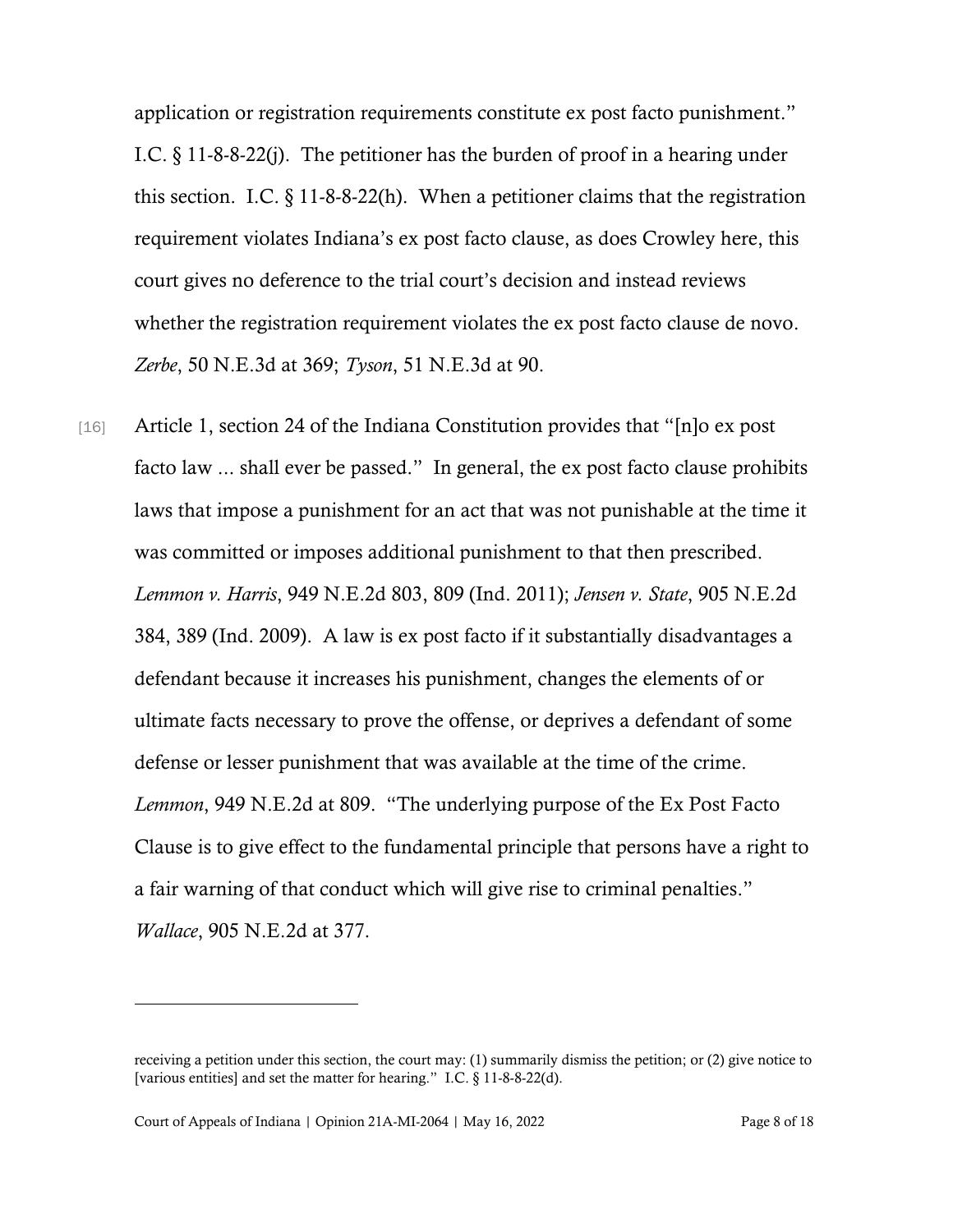- [17] Crowley contends that "[b]cause he was not required to register in either Indiana or Michigan at the time of his conviction in 1988 and because the 2006 amendments to Indiana's sex offender registration laws that required newlyarrived out-of-state residents to register upon arrival in Indiana were not in place when he moved to Indiana in 2004[,]" he had "no warning that . . .he would be required to register," and his lifetime registration requirement constitutes a "quintessential ex post facto punishment." *Appellant's Brief* at 7, 10.
- [18] As a threshold matter, we clarify that Crowley's claim is that the Act, and specifically the "other jurisdiction" registration requirements – enacted by the 2006-07 amendments – are unconstitutional as applied to him. He makes no claim, either below or on appeal, that he was not required to register in Michigan before moving here; indeed, he concedes that he was: "The lifetime registration requirement [in Indiana] was not triggered on its own, but by the commission of an offense [committed in Michigan] requiring registration."[6](#page-8-0) *Id*. at 10 (citing MCL § 750.520d).
- [19] Turning to the merits, the State argues that our Supreme Court in *Zerbe* and *Tyson* has already held that requiring an individual to register in Indiana due to a registration requirement in another jurisdiction, regardless of whether that individual committed the offense prior to SORA's enactment, does not violate

<span id="page-8-0"></span><sup>&</sup>lt;sup>6</sup> The record does not disclose if or when Crowley registered in Michigan before moving to Indiana.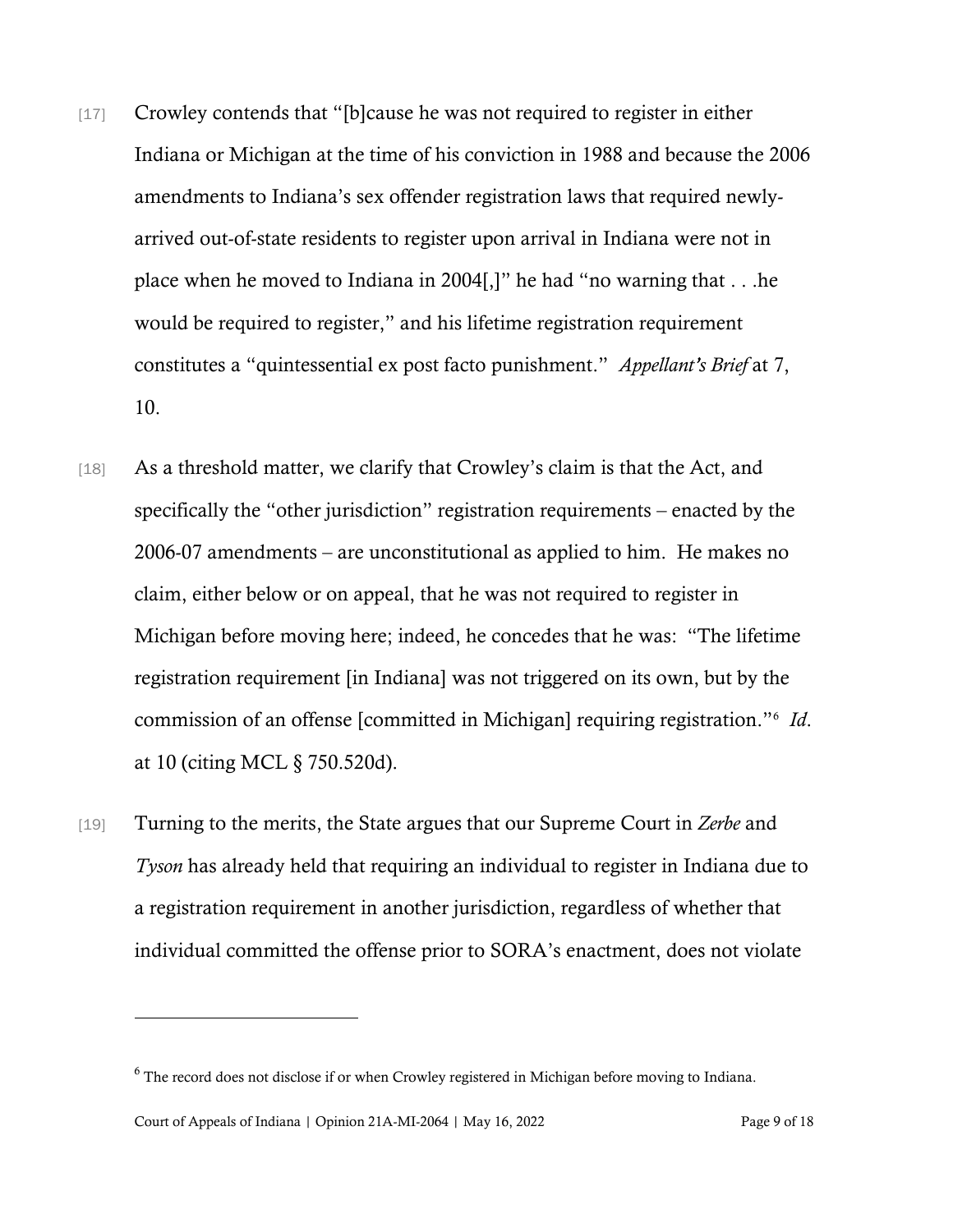the ex post facto clause because it was a continuation across state lines of an existing requirement.

- [20] Crowley urges that *Zerbe* and *Tyson* are factually distinguishable, and not applicable, because those offenders moved to Indiana after the 2006 amendments, whereas Crowley moved to Indiana two years before the 2006 amendments. He argues, instead, that we should find, pursuant to *Wallace* and *Gonzalez*, that the Act as applied constitutes ex post facto punishment. As Crowley suggests, it appears our state courts have not addressed the precise scenario before us. However, the Seventh Circuit recently has.
- [21] Initially, in *Hope v. Comm'r of Ind. Dep't of Correction*, 984 F.3d 532 (7<sup>th</sup> Cir. 2021), *reh*'*g en banc granted, opinion vacated* (*Hope I*), the Seventh Circuit addressed claims by six sex offenders who relocated to Indiana and filed for declaratory and injunctive relief, arguing that Indiana's SORA violates their right to travel under the Privileges or Immunities Clause, their right to equal protection under the Fourteenth Amendment, and the prohibition on ex post facto laws in the United States Constitution. The district court granted relief to plaintiff-offenders on all claims, enjoining Indiana from requiring them to register, and the State appealed. Like Crowley, at least one offender had a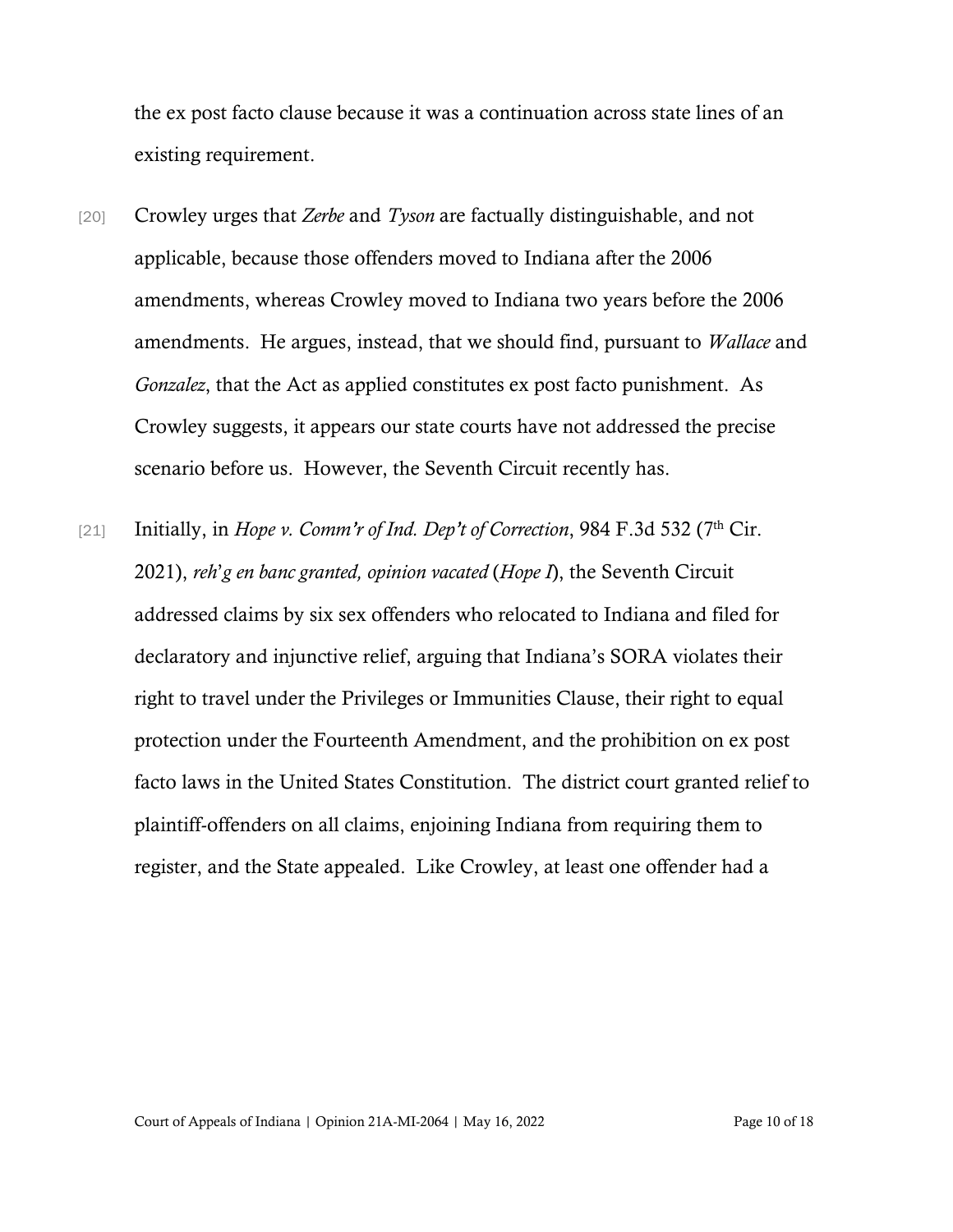registry obligation in another state but moved to Indiana before the 2006-07 "other jurisdiction" amendments.[7](#page-10-0)

[22] In its analysis, the *Hope I* majority observed:

[I]f the State and the dissent are correct that, as a matter of state law, the other jurisdiction requirement is fully retrospective and can properly apply to individuals like Bash and Snider, there remains a dichotomy among Indiana residents based on the date of their arrival in Indiana. One who was a resident of Indiana before SORA required registration for his offense and remains so thereafter is not subject to a duty to register, period (*Wallace* leaves no doubt in that regard at all), whereas one who arrived in Indiana later may be subject to registration pursuant to the other jurisdiction requirement.

984 F.3d at 551. That is, Indiana distinguishes among its own citizens based on whether they arrived pre- or post-enactment of the Act's other jurisdiction provision, as it "grants the former full protection of its ex post facto clause but deprives newer arrivals of the same protection." *Id*. at 552. The Court opined, "We do not [know] what else to call this other than 'a mess.'" *Id*. at 537. Ultimately, a divided panel concluded that *Wallace* prevents the State from requiring a new resident to register under the "other jurisdiction" provisions of the Act if the new resident committed their crimes before Indiana adopted the

<span id="page-10-0"></span> $7$  Similar to Crowley, Gary Snider committed a crime in 1988 in Michigan that required him to register in Michigan, and he moved to Indiana in 2003, prior to the "other jurisdiction" amendments.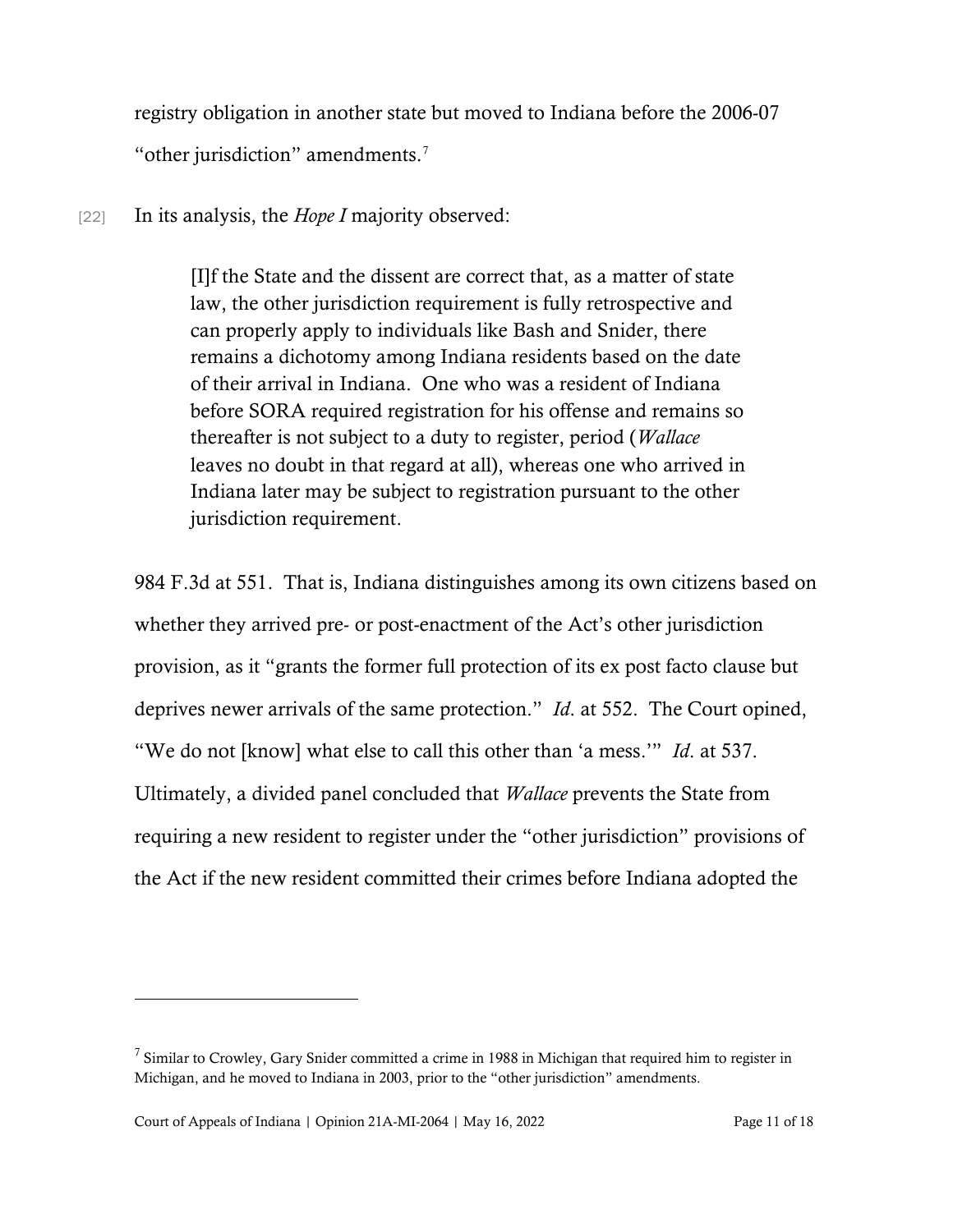other jurisdiction requirements in 2006-07.[8](#page-11-0) As to Snider and the other offender, who not only committed their crimes prior to those amendments, but also moved to Indiana before their enactment, the *Hope I* Court stated, "[I]t seems that under . . . *Wallace*, neither Snider or Bash (both of who arrived in Indiana prior to the enactment of the other jurisdiction requirement) should ever have been subject to a registration requirement in Indiana." *Id*. at 551.

[23] Thereafter, on rehearing *en banc*, the Seventh Circuit, in a divided opinion, reversed. *Hope v. Comm*'*r of Ind. Dep't of Correction*, 9 F.4th 513, 519 (7th Cir. 2021) (*Hope II*). The *Hope II* Court acknowledged that

> [under *Wallace*], [i]f an offender was under no registration requirement prior to SORA's passage, imposing a registration requirement in the first instance is impermissibly punitive. [H]owever, [under *Tyson*,] if another state previously subjected a pre-SORA offender to a registration requirement, requiring him to register in Indiana is not punitive. . . . Indiana caselaw thus has the peculiar effect of permitting the State to treat similarly situated offenders differently based solely on whether an offender had an out-of-state registration obligation.

*Id*. However, the *Hope II* Court ultimately held that there was no ex post facto violation to retroactively apply the other jurisdiction provisions to the plaintiffoffenders in the case before it. After observing that "*Wallace* did not foreclose

<span id="page-11-0"></span><sup>8</sup> The *Hope I* Court reached its decision based on a violation of the Privileges and Immunities Clause and did not reach "the separate question of whether application of the other jurisdiction requirement also violates the ex post facto clause of the U.S. Constitution." 984 F.3d at 557.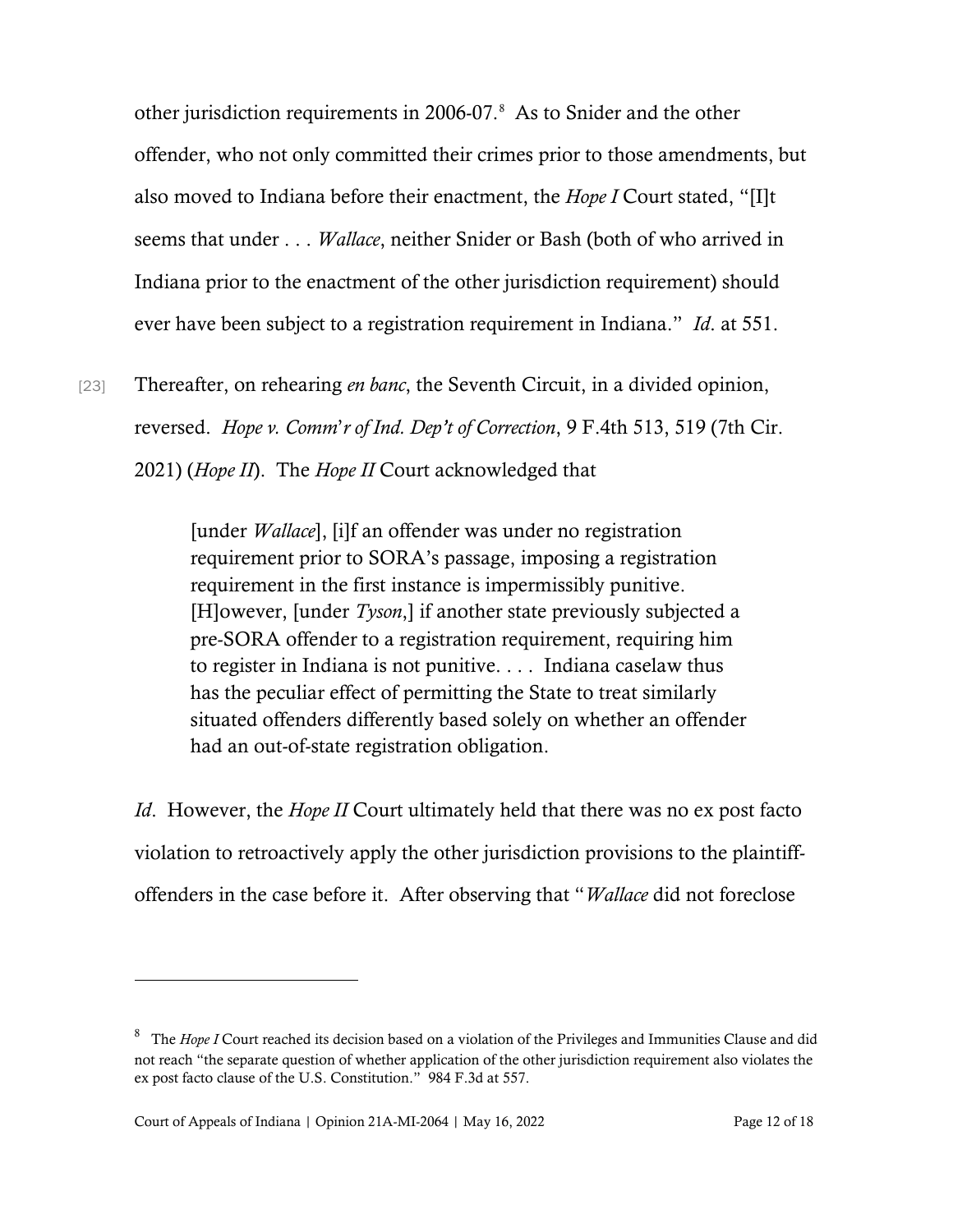all retroactive applications of SORA," the Court reviewed, among others, the Indiana Supreme Court's decisions in *Zerbe* and *Tyson*, and *Ammons v. State*, 50 N.E.3d 143, 145 (Ind. 2016), where the Court held that because Ammons, who was convicted of child molesting in 1988, "was already under an obligation to register in Iowa when he moved to Indiana in 2013, [] Indiana Code sections 11-8-8-5(b)(1) and -19(f) do not impose any additional punishment on him, [and] we find no ex post facto violation." 9 F.4th at 521. The *Hope II* Court summarized that

[m]aintaining, extending, or modifying a duty under SORA generally is not punitive, but imposing a new duty is. It is immaterial to the analysis whether Indiana law is maintaining, extending, or modifying its own duties or those of another state. Likewise, it is irrelevant where or when the conviction occurred, as long as another state imposed a lawful registration obligation on the offender and SORA does not so significantly alter that obligation to result in added punishment.

*Id.* at 523. The Court noted that two of the plaintiff-offenders, including Snider, moved to Indiana before the 2006-07 enactment of the other jurisdiction provision, but found that "this wrinkle" did not affect the outcome. *Id*. at 522 n.2. In reaching its decision, the court applied the intent-effects test<sup>[9](#page-12-0)</sup> and concluded that "[t]he plaintiffs have not carried their heavy burden of proving

<span id="page-12-0"></span><sup>&</sup>lt;sup>9</sup> The federal intent-effect test applied by *Hope II* considers five of the seven factors that Indiana does.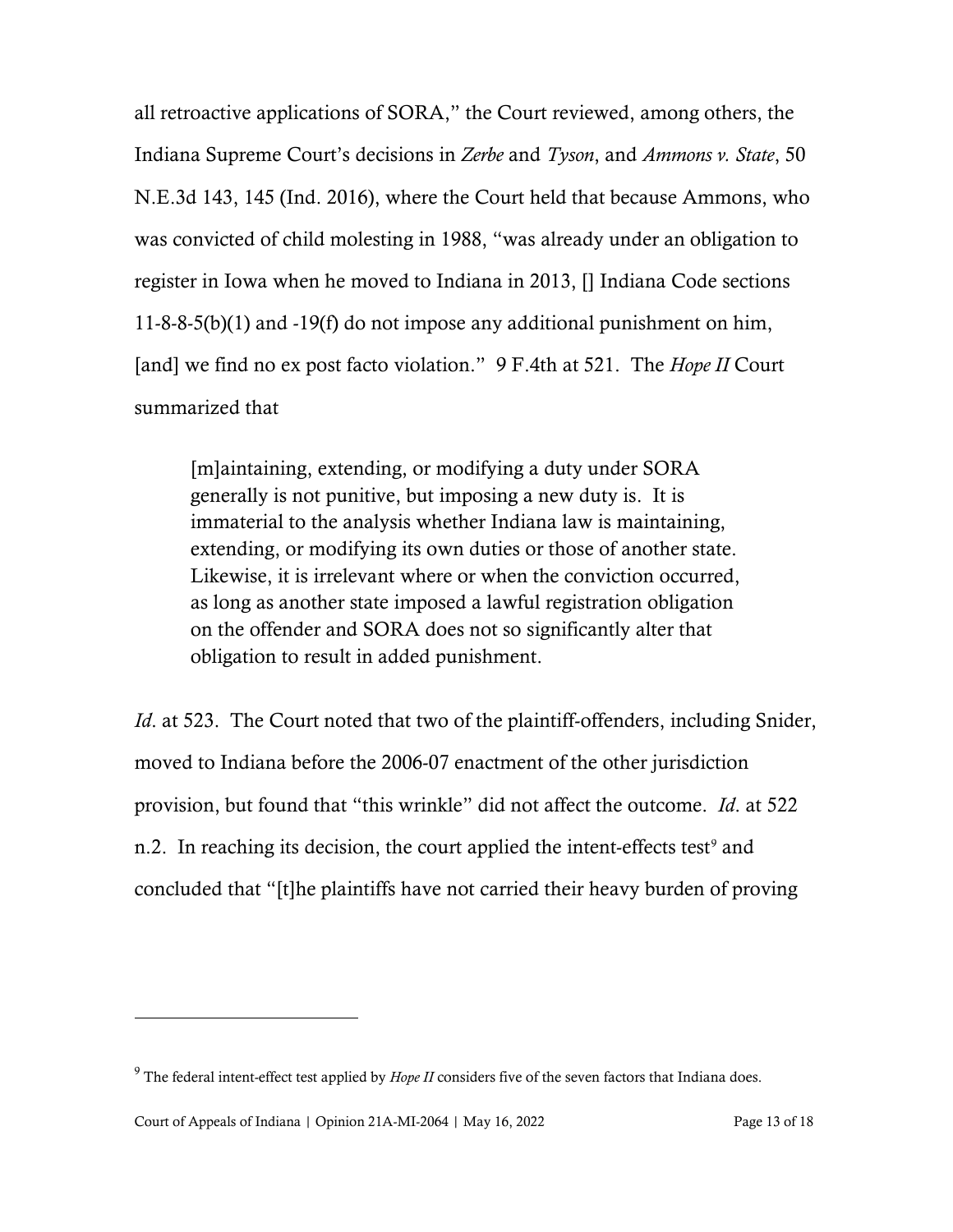that SORA is so punitive in effect as to override the Indiana legislature's intent to enact a civil law."[10](#page-13-0) *Id*. at 534.

[24] With this backdrop, we examine Crowley's ex post facto claim under the "intent-effects" test. As to the initial inquiry of the test – whether the legislature intended to establish civil proceedings or to impose punishment – our courts have held that our legislature's intent was to create a civil, non-punitive regulatory scheme. *State v. Pollard*, 908 N.E.2d 1145, 1150 (Ind. 2009). Given this absence of punitive intent, we thus proceed to the second prong and examine the effects of the statute by considering the seven factors in order to ascertain whether it is so punitive as to transform it into a criminal penalty. Again, we consider:

> [1] Whether the sanction involves an affirmative disability or restraint, [2] whether it has historically been regarded as a punishment, [3] whether it comes into play only on a finding of scienter, [4] whether its operation will promote the traditional aims of punishment-retribution and deterrence, [5] whether the behavior to which it applies is already a crime, [6] whether an alternative purpose to which it may rationally be connected is assignable for it, and [7] whether it appears excessive in relation to the alternative purpose assigned.

*Wallace*, 905 N.E.2d at 379. Our task is not to count punitive versus nonpunitive factors, "but to consider them collectively to determine whether the

<span id="page-13-0"></span><sup>&</sup>lt;sup>10</sup> While the *Hope II* Court reversed the District Court's decision on the right to travel and ex post facto grounds, it remanded for further analysis on the plaintiff-offenders' equal protection claim.

Court of Appeals of Indiana | Opinion 21A-MI-2064 | May 16, 2022 Page 14 of 18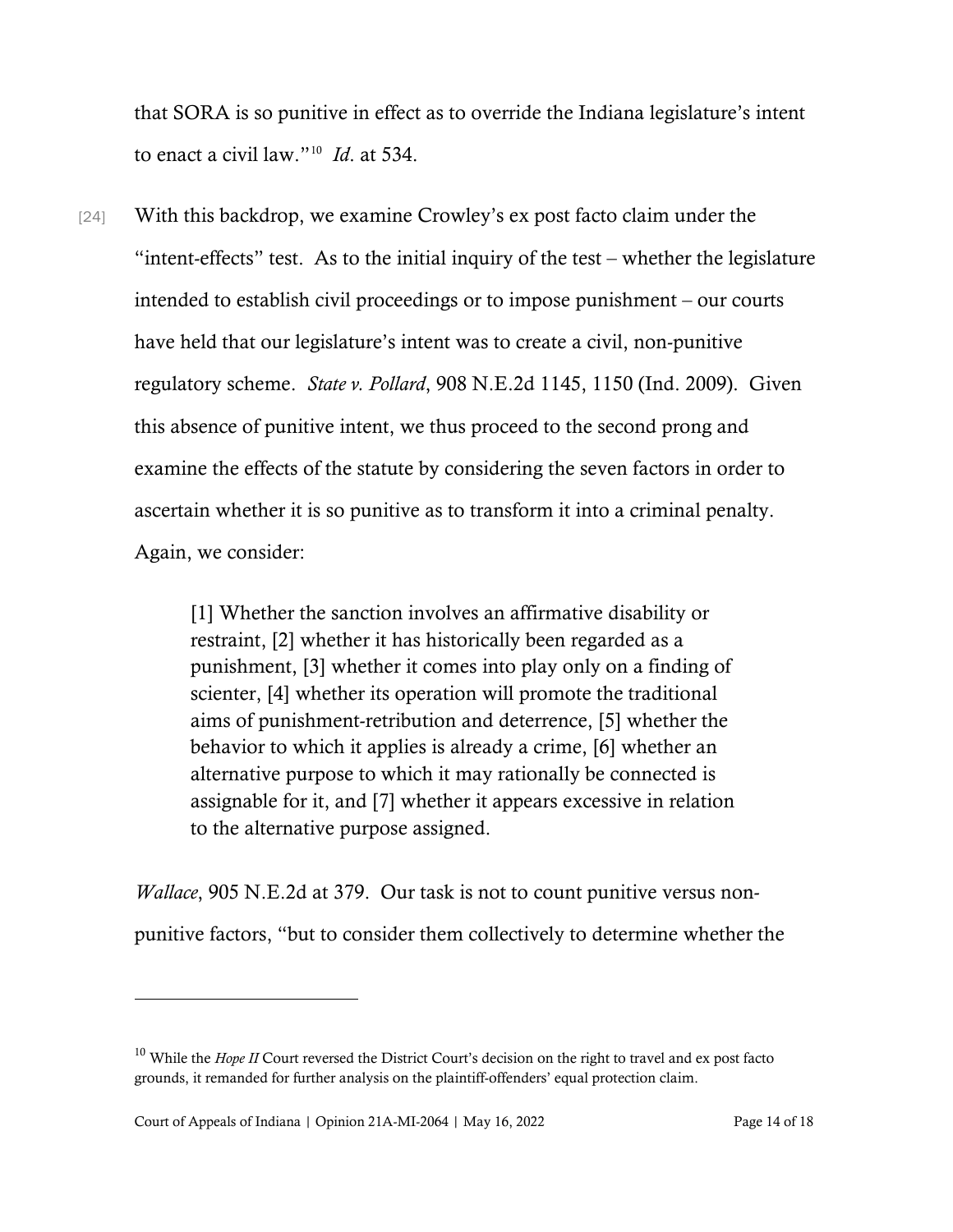application of the challenged statute's effects upon the defendant are so punitive in nature as to constitute a criminal penalty." *Gonzalez*, 980 N.E.2d at 321.

- [25] As to the first two factors, our courts historically have viewed the effect of the Act as punitive, as it imposes both a stigma and an affirmative obligation to publish the offender's private information. *Lemmon*, 949 N.E.2d at 811; *Jensen v. State*, 905 N.E.2d 384, 392 (Ind. 2009); *Gonzalez*, 980 N.E.2d at 317-18.
- [26] Under the third factor, we consider whether the Act "comes into play only on a finding of scienter[,]" that is, "whether the sanction is linked to a showing of mens rea. "If so, it is more likely to be considered punishment." *Gonzales*, 980 N.E.2d at 318. Crowley's Michigan offense was criminal sexual conduct, for which there is not a scienter requirement. *See e.g.*, *Lemmon*, 949 N.E.2d at 812 (observing that there is no scienter requirement for sexual intercourse or deviate sexual conduct with a child under the age of fourteen). Therefore, in this case, the third factor weighs in favor of treating the effects of the Act as non-punitive as applied here.
- [27] Under the fourth factor, we ask whether the statute "will promote the traditional aims of punishment – retribution and deterrence." This court in *Gonzalez* found that "[a]lthough lifetime registration required by the Act has a likely deterrent effect and promotes community condemnation of offenders, it also serves a valid regulatory function by providing the public with information related to community safety" and concluded that this factor weighed in favor of treating the effects of the Act as non-punitive. 980 N.E.2d at 318; *see also*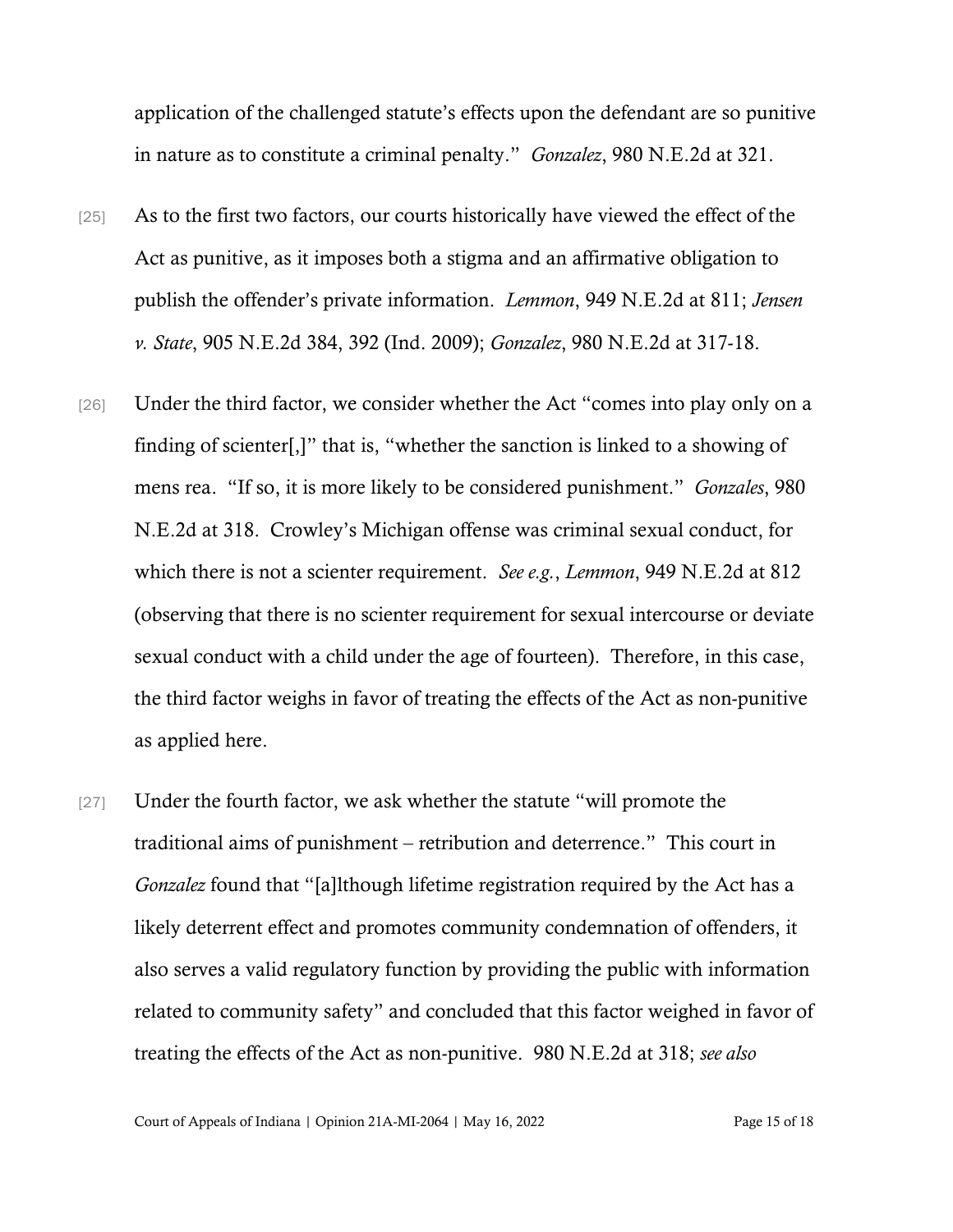*Lemmon*, 949 N.E.2d at 812 (finding this factor favored non-punitive treatment where offense required registration both before and after 2007 amendment to Act). We conclude likewise here.

- [28] The fifth factor considers whether the behavior to which the statute applies is already a crime. Because Crowley's offense was not a triggering offense at the time it was committed, the fifth factor weighs in favor of treating the effects of the Act as punitive as to Crowley. *Compare Gonzalez*, 980 N.E.2d at 318-19 (where defendant's offense of child solicitation was already a registrationtriggering offense at the time of commission, the fifth factor weighed in favor of treating enhanced registration period – from ten years to lifetime – as nonpunitive when applied to defendant).
- [29] The sixth factor requires us to examine whether the statute may rationally advance a non-punitive purpose. This statement "is best understood as an inquiry into whether the Act advances a legitimate, regulatory purpose." *Wallace*, 905 N.E.2d at 383. Our courts have consistently treated this factor as favoring the Act's effects as being non-punitive. *See Gonzalez*, 980 N.E.2d at 319; *State v. Kirby*, 120 N.E.3d 574, 582 (Ind. Ct. App. 2019); *Hollen v. State*, 994 N.E.2d 1166, 1174 (Ind. Ct. App. 2013). Likewise, here, this factor weighs in favor of treating the effects of the Act as non-punitive as applied to Crowley.
- [30] The seventh and final factor addresses whether the statute is excessive in relation to the alternative purpose assigned, which is protection of the public from repeat sexual crime offenders. The seventh factor is afforded considerable

Court of Appeals of Indiana | Opinion 21A-MI-2064 | May 16, 2022 Page 16 of 18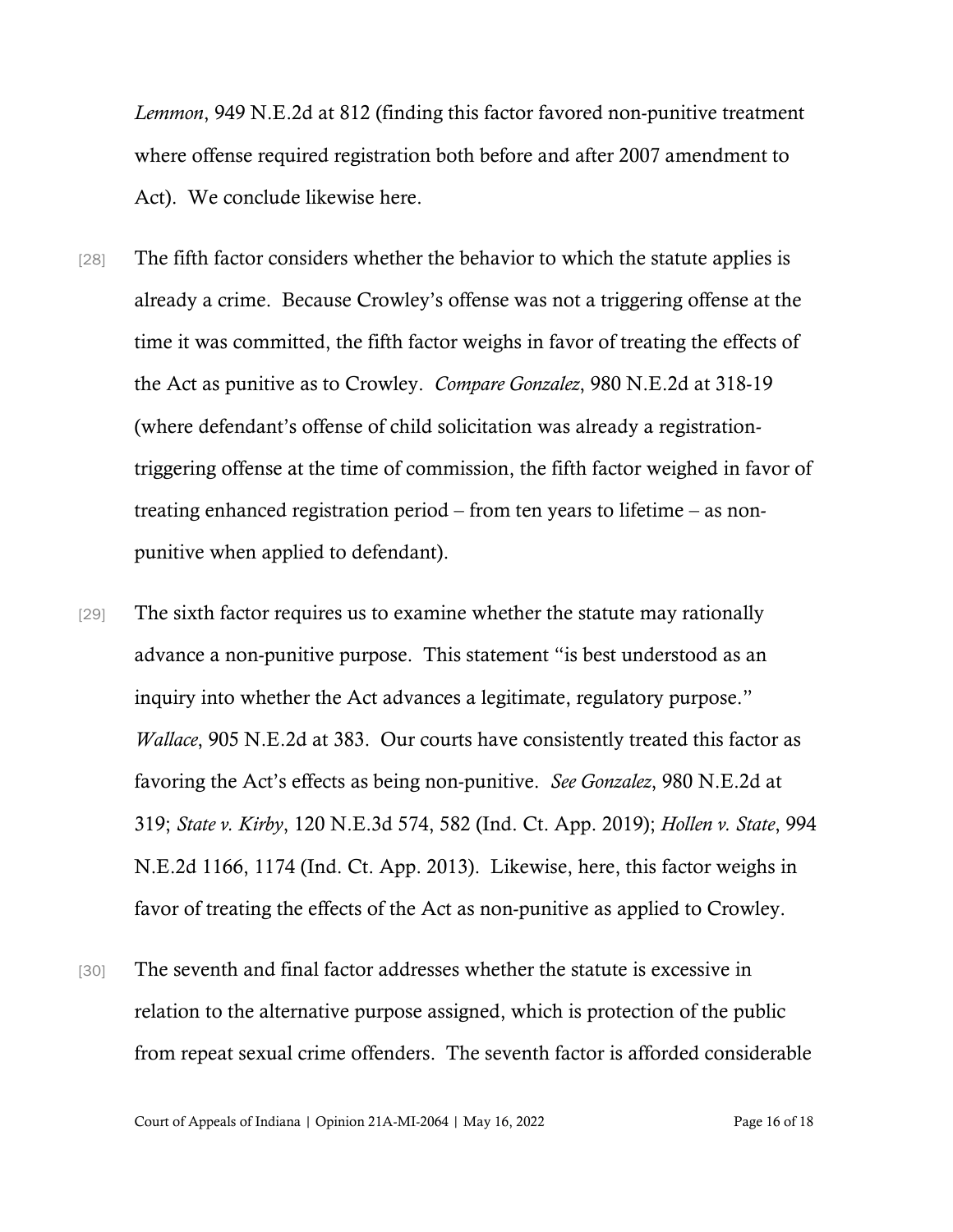weight in determining whether the statute is punitive in effect. *Tyson*, 51 N.E.3d at 96. "The touchpoint for the excessiveness factor is whether the regulatory means chosen are reasonable in light of the nonpunitive objective," not whether "the legislature has made the best choice possible to address the problem it seeks to remedy." *Hope II*, 9 F.4th at 534 (internal quotations omitted). In *Tyson*, our Court found that the 2006 other jurisdiction amendment to the definition of sex offender "had little impact" on Tyson, who already was registered as a sex offender in Texas until 2014 before he moved to Indiana in 2009, where he registered as a sex offender in this state until 2014. 51 N.E.3d at 96. "Maintaining that obligation across state lines is far from excessive, especially relative to the significant public safety purpose our sex offender registry serves." *Id*. We conclude the same reasoning applies to Crowley such that this factor weighs as being non-punitive in effect.

[31] Weighing the seven factors as they apply to Crowley and his circumstances, we find that, on balance, application of the 2006-07 other jurisdiction registration requirement to Crowley does not constitute ex post facto punishment. We are not unsympathetic to the fact that Crowley's offense was committed over thirty years ago and by all accounts he has lived a productive and crime-free life in our state. However, that is not our inquiry. We are tasked with determining whether the Act as applied to him violates the Indiana Constitution's ex post facto clause. Based on the intent-effects tests, as well as considering the recent guidance of our federal counterparts in *Hope II* – who discussed and applied our Supreme Court's directive in *Tyson* and *Zerbe* to at least one offender who, like

Court of Appeals of Indiana | Opinion 21A-MI-2064 | May 16, 2022 Page 17 of 18